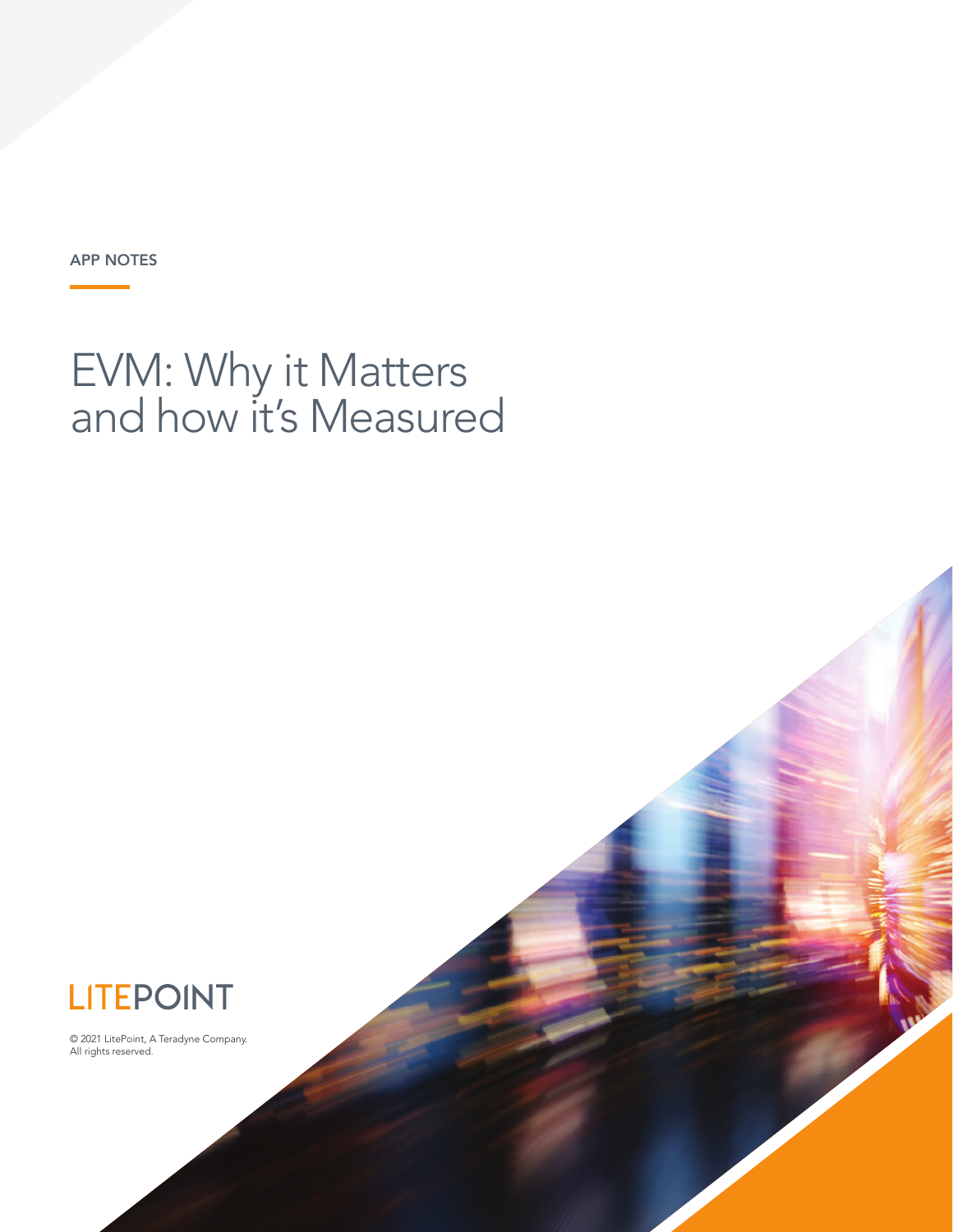#### **Overview**

In Wi-Fi networks, successful data transmissions depend on the performance of the transmitter, the receiver and the air interface in-between. Because the air interface cannot be controlled, during device development and manufacturing the focus is placed on ensuring high performance of the transmitter and receiver chains. New Wi-Fi generations have increased the modulation constellation size with 1024-QAM and 4096-QAM, placing an even higher requirement into transmitter accuracy. EVM (Error Vector Magnitude) is the key metric used to evaluate transmitter performance, because it provides a consistent "yardstick" to characterize the transmitter regardless of the receiver implementation and it encapsulates a wide range of possible impairments on the transmitter chain into a single measurement. This application note provides the necessary background to understanding why and how EVM is measured.

#### QAM Modulation

Legacy Wi-Fi included Spread Spectrum, BPSK (Binary Phase Shift Keying) and QPSK (Quadrature Phase Shift Keying) modulations, subsequently all new Wi-Fi generations have added higher order QAM (Quadrature Amplitude Modulation). Wi-Fi transmissions use QAM because it achieves good spectrum efficiency by encoding multiple bits per symbol. With QAM, the input data is modulated using both phase and amplitude of the carrier signal.

In the transmitter chain, the symbol encoder translates the input data stream into the In-phase (I) and Quadrature (Q) components of the signal, two sinusoidal signals with 90-degree phase shift. The output of the modulator is the combination of the I and Q signals at Intermediate Frequency (IF) or directly at RF depending on the implementation. This signal is then amplified by the Power Amplifier (PA) before being transmitted over-the-air via the antenna.



Figure 1: Simplified transmitter block diagram

With each new Wi-Fi generation, higher data rates are achieved by encoding more data bits per symbol. Higher order QAM enables to transmit more data bits while maintaining the same spectrum footprint and therefore achieve better efficiency.

- 802.11ac (Wi-Fi 5) supports up to 256-QAM where 8 bits of data are encoded per symbol
- 802.11ax (Wi-Fi 6) supports up to 1024-QAM, where 10 bits of data are encoded per symbol
- 802.11be introduces 4096-QAM modulation with 12 bits of data per symbol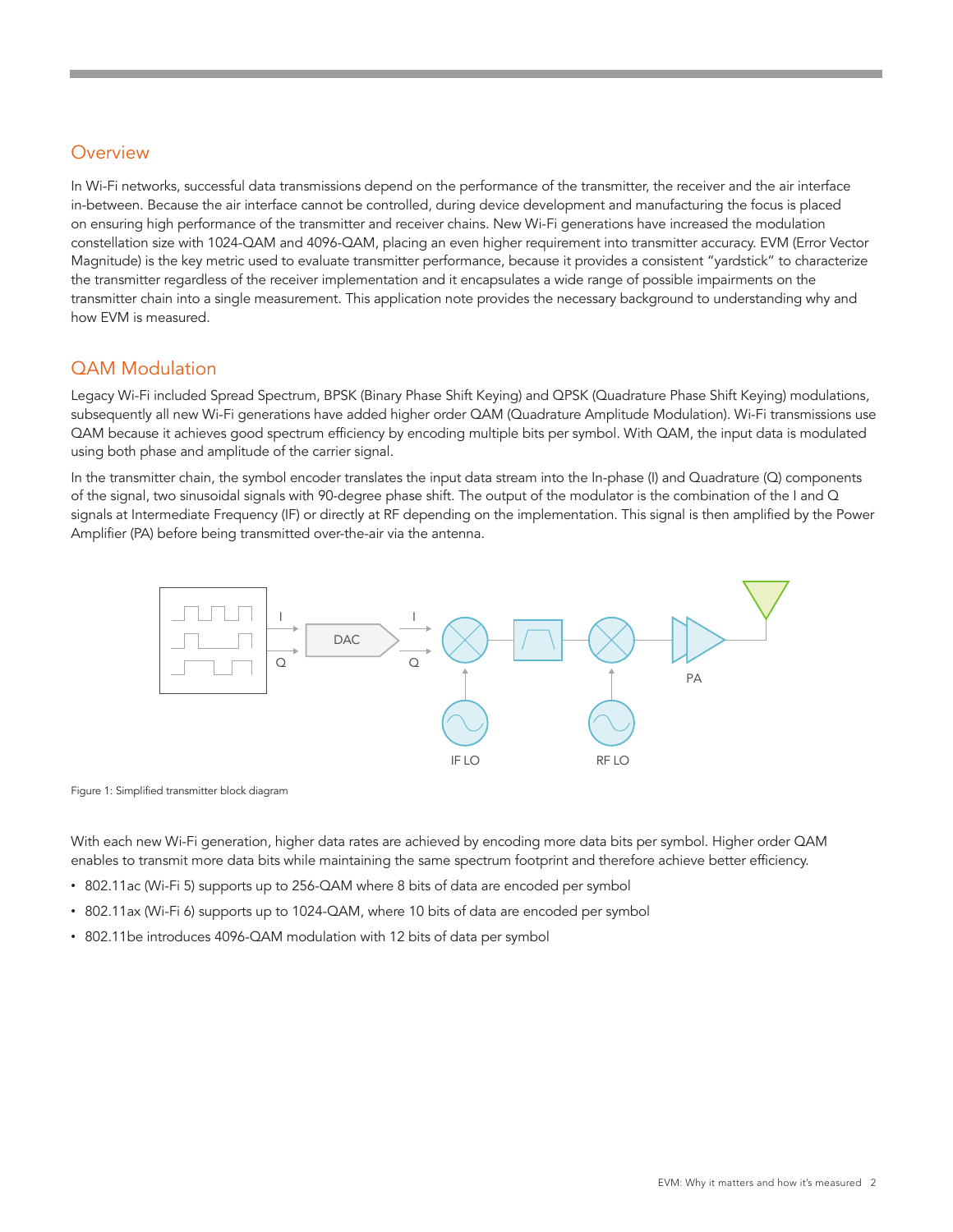### QAM Constellation

The signal is represented by its I and Q components on the constellation diagram. The angle of a point represents its phase and the distance represent the signal's amplitude. Each point on the constellation diagram represents a unique amplitude and phase and the constellation represents all the possible symbols that can be transmitted.



Figure 2: 4096-QAM Constellation Plot

With a higher-order modulation, the constellation points are closer together and are therefore more susceptible to noise and nonlinearities. The digital communication channel requires a better Signal-to-Noise ratio (SNR) to operate error free compared to using lower modulation rates, because the separation between constellation points is reduced and so is the decision distance in the receiver. The transmitter also needs to perform with significantly better accuracy, the Error Vector Magnitude (EVM) is the metric used to quantify the accuracy.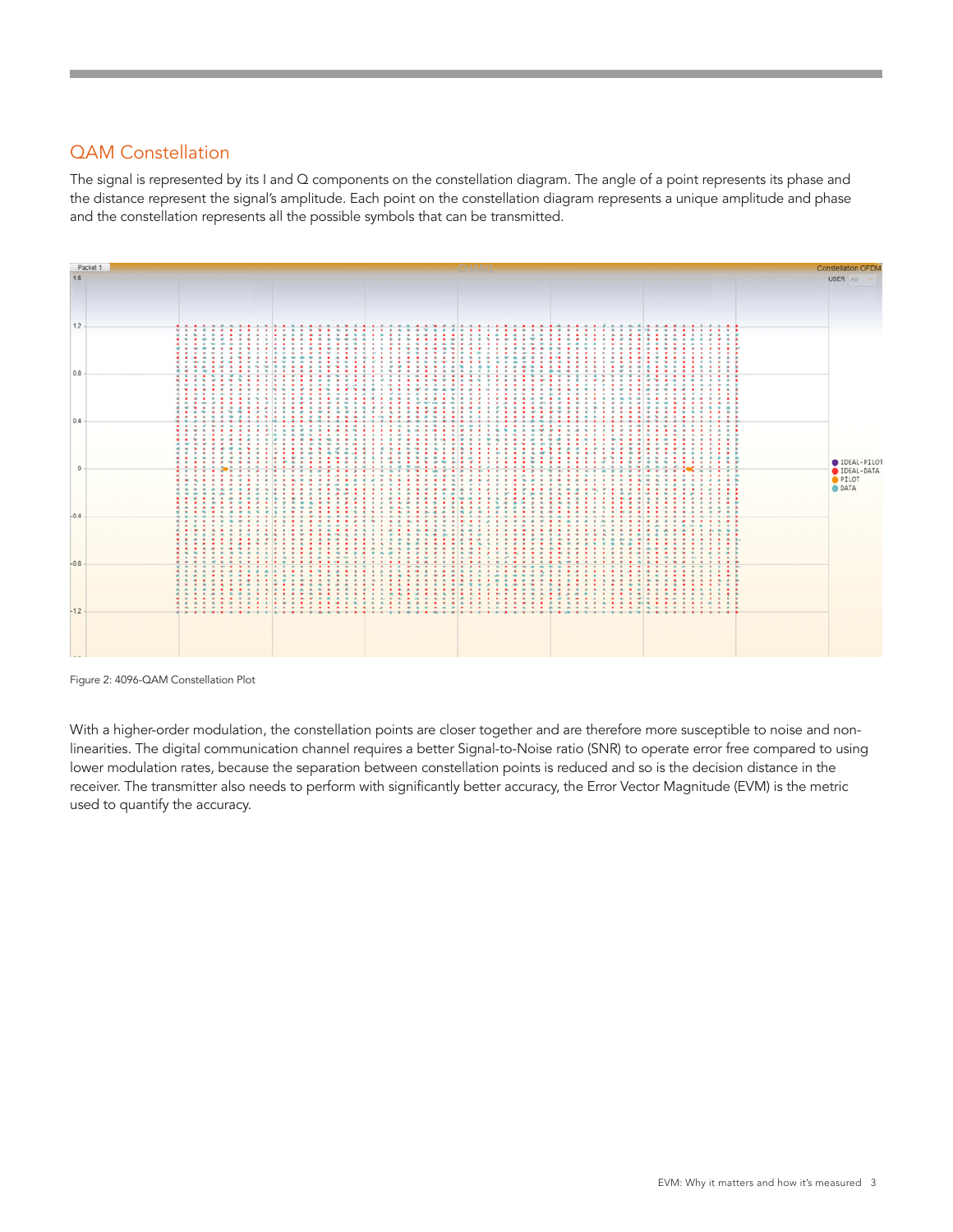#### What is EVM?

Error Vector Magnitude is the most commonly used modulation quality metric in digital communications, it is a measure of the deviation of the actual constellation points from their ideal locations in the constellation diagram. The Root-Mean-Square (RMS) error is averaged over subcarriers, frequency segments, OFDM frames and spatial streams and measured at the symbol clock transitions. It is expressed in %Root-Mean-Square or dB.



Figure 3: Graphical representation of EVM

EVM is a comprehensive measure of the transmit quality because it reflects signal defects that affect the magnitude or phase of the transmitted symbol. It captures the sum of imperfections in the device implementation that impact the transmit symbol's accuracy. Possible impairments can arise at the baseband, IF or RF elements of the transmit chain.

Some common types of corruption are:

- I/Q gain and phase mismatch: gain mismatch originates from the two baseband modulation input signals (I and Q) having an amplitude difference at the upconverter. Phase (or Quadrature) mismatch occurs when the two modulated baseband signals are not 100% in quadrature (90°) when being up converted by the upconverter.
- Symbol clock error: originating at the encoder, the symbol clock controls the frequency and timing of the transmission of the individual symbols
- Phase noise: originating at the LO (RF or IF)
- PA compression and non-linearity: originating in the power amplifier being operated in its compression region or showing non-linearity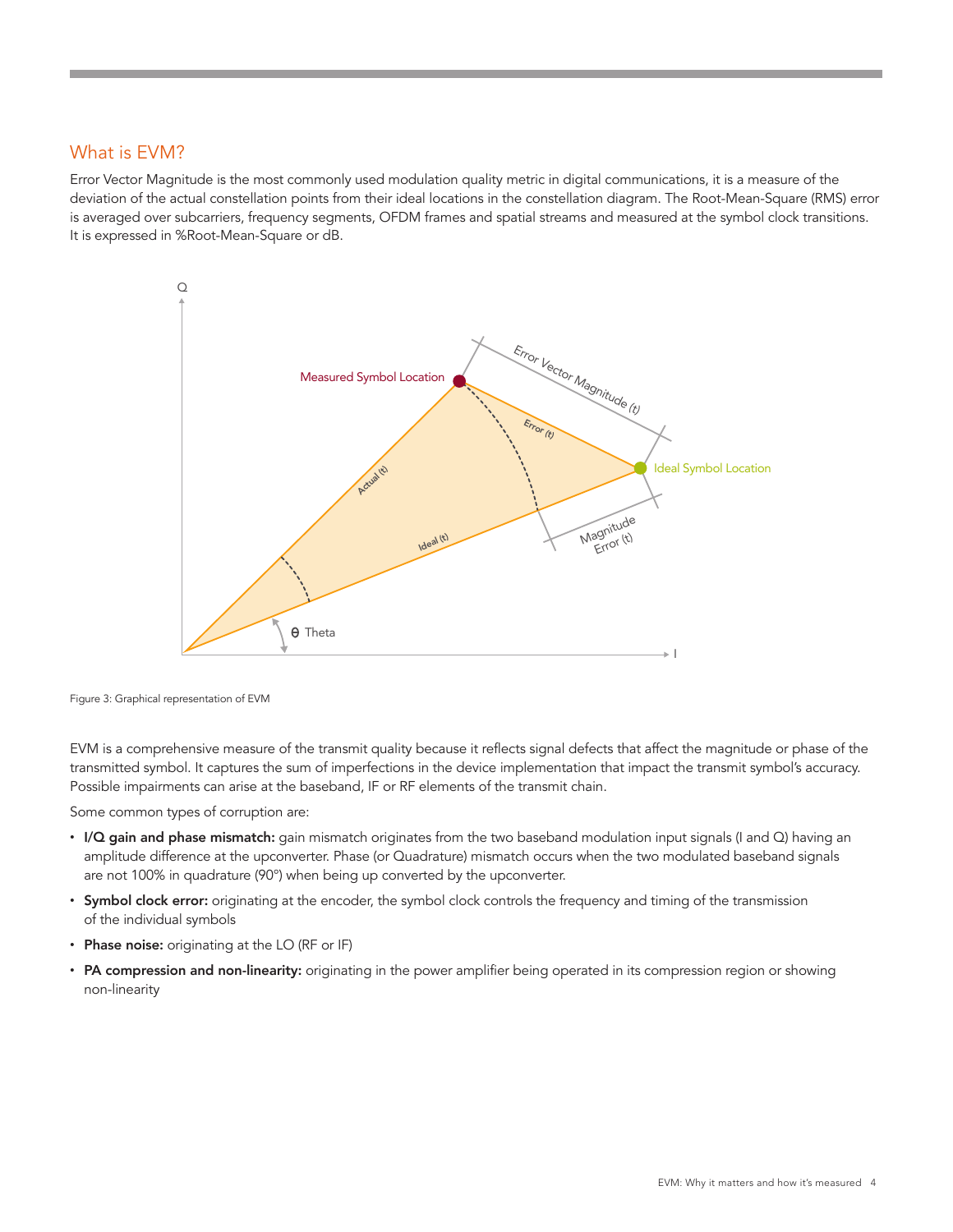#### IEEE EVM Requirements

The IEEE defines the maximum allowed transmitter constellation error as part of the standard. The maximum allowed depends on the data rate i.e. constellation size, since higher-order constellation requires a tighter modulation accuracy.

| <b>Modulation</b> | <b>Coding Rate</b> | <b>MCS Index</b> | EVM (dB)              |
|-------------------|--------------------|------------------|-----------------------|
| <b>BPSK</b>       | 1/2                | MCS0             | $-5$                  |
| QPSK              | 1/2                | MCS1             | $-10$                 |
| QPSK              | 3/4                | MCS <sub>2</sub> | $-13$                 |
| 16-QAM            | 1/2                | MCS3             | $-16$                 |
| 16-QAM            | 3/4                | MCS4             | $-19$                 |
| 64-QAM            | 2/3                | MCS5             | $-22$                 |
| 64-QAM            | 3/4                | MCS6             | $-25$                 |
| 64-QAM            | 5/6                | MCS7             | $-27$                 |
| 256-QAM           | 3/4                | MCS8             | $-30$                 |
| 256-QAM           | 5/6                | MCS9             | $-32$                 |
| 1024-QAM          | 3/4                | MCS10            | $-35$ ( $-32^{(1)}$ ) |
| 1024-QAM          | 5/6                | MCS11            | $-35$ ( $-32^{(1)}$ ) |
| 4096-QAM          | 3/4                | MCS12            | $-38^{(2)}$           |
| 4096-QAM          | 5/6                | MCS13            | $-38^{(2)}$           |

Table 1: IEEE EVM requirements

(1) For 1024-QAM, the EVM requirement is ≤ -35 dB with amplitude drift compensation disabled in test equipment. Or if amplitude drift compensation is enabled in test equipment, the EVM requirement is ≤ -35 dB, and ≤ -32 dB with amplitude drift compensation disabled.

(2) For 4096-QAM, EVM requirements as defined in IEEE 802.11be Draft 0.2

#### How is EVM Measured?

The test is performed over at least 20 frames. For 802.11ax HE-MU PPDU and HE-TB PPDU, if the occupied RU has 26 tones, the PPDUs under test shall be at least 32 data OFDM symbols long. For occupied RUs that have more than 26 tones, the PPDUs under test shall be at least 16 data OFDM symbols long. The frames should contain random data.

For an HE-TB PPDU with an RU smaller than a 2×996-tone RU, the test shall also include transmit modulation accuracy for the unoccupied subcarriers of the PPDU.

Because Wi-Fi operates on 3 frequency bands (2.4 GHz, 5 GHz and 6 GHz) the transmitter EVM performance should be verified at all transmit power levels and frequencies where the transmitter will operate.

Test equipment used for EVM measurements should support converting the transmitted signals into a stream of complex samples at a sampling rate greater than or equal to the bandwidth of the signal, with sufficient accuracy in terms of I/Q amplitude and phase balance, dc offsets, phase noise, and analog-to- digital quantization noise to ensure low error margin in the measurements.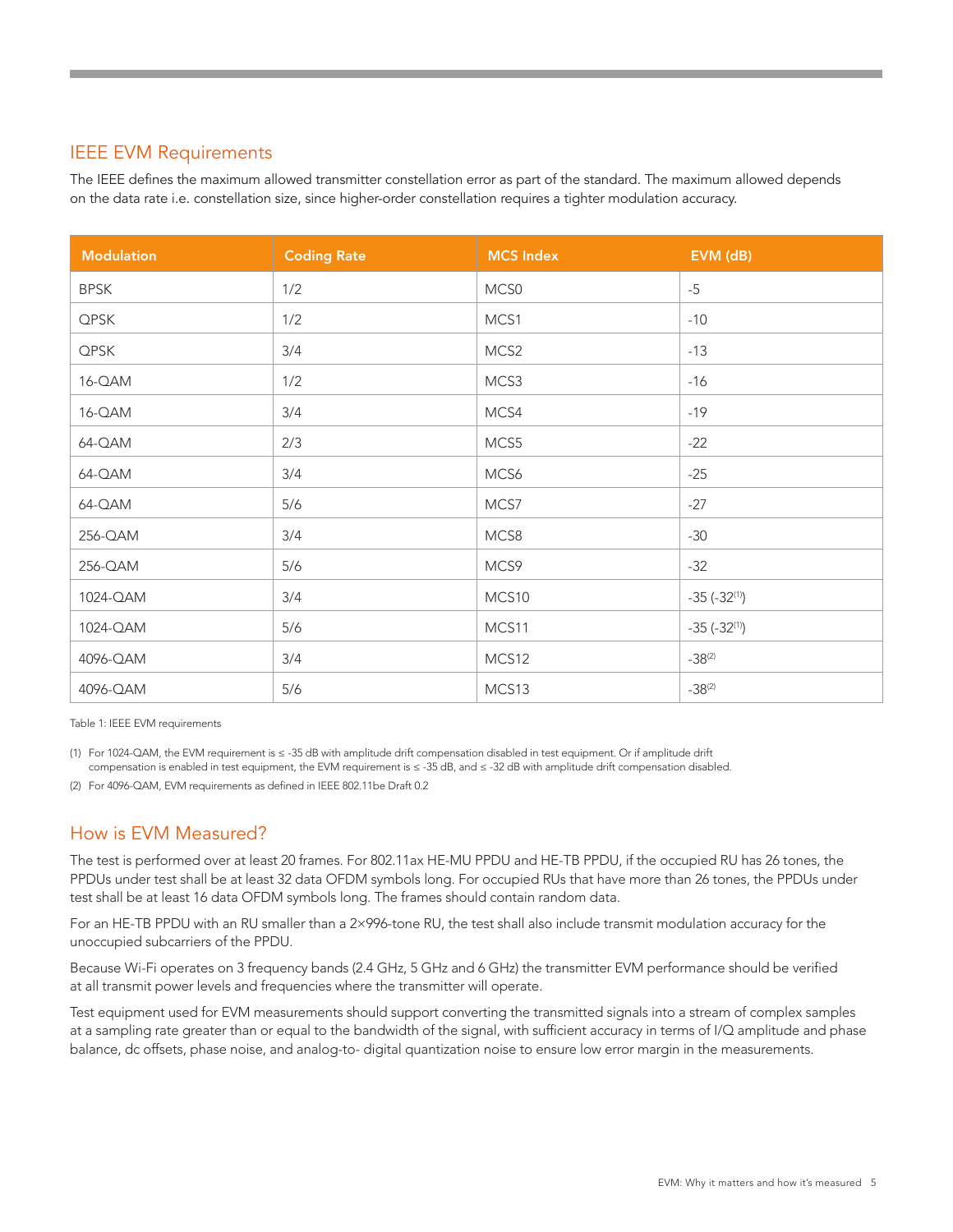#### EVM Correction Items

EVM shows a dependency on the analysis options in the test equipment (such as Phase Tracking, Channel Estimate, Symbol Timing Tracking, Frequency Sync, and Amplitude Tracking). Because analysis parameters can improve EVM, they should be chosen carefully. Addition of non-standard EVM correction methods can artificially improve the DUT's EVM measurement and hide defects that would have otherwise been detected. It is recommended to only apply IEEE standard defined EVM analysis methods to ensure an objective characterization of the DUT's transmitter performance.

The following lists the EVM measurement and correction methods:



Figure 4: EVM Analysis Options

IEEE defined EVM analysis:

- Frequency correction: Because the receiver and transmitters have separate clocks, this correction removes the frequency error of the transmitter from the receiver.
- Phase correction: Because the receiver and transmitters have separate clocks, devices must correct for clock misalignment.
- **Preamble channel estimate:** The channel between the tester and DUT is calculated and corrected based on Pilot tones.

IEEE optional EVM analysis:

• Amplitude Drift Compensation: The 802.11ax standard places a different target EVM whether amplitude drift compensation is enabled in the test equipment. Amplitude drift compensation, also called amplitude tracking, removes variations due to amplitude changes between symbols. When EVM is measured with the minimum IEEE required PPDU size of 16 data OFDM symbols, the effects of amplitude drift may not be noticeable. However, when longer PPDUs are used (e.g. A-MPDU), amplitude drift may have a more pronounced effect and result in degraded EVM. If amplitude drift causing defects are present, enabling amplitude tracking in the test equipment will hide these defects resulting in a better EVM measurement. While most modern DUT Wi-Fi receivers are able to compensate for amplitude drift, defects causing amplitude drift like PA thermal performance could get masked by the use of amplitude tracking. During design validation and troubleshooting, EVM should be measured with and without amplitude drift compensation. A large delta between the 2 measurements will indicate an underlying condition.

Non-standard EVM corrections:

- Full Packet Channel Estimate: With this correction, the channel between tester and DUT is calculated using all the data packets. When the channel model is estimated based upon the full packet, the EVM improves because the channel model more closely fits the full packet. However, within a real-world receiver application, the packets are processed in real-time, and the channel is estimated based on the header only. This correction artificially improves EVM measurement and could hide possible phase noise, analog flatness or IQ mismatch issues (bad VCO, XTAL, compression, thermal issues, power supply)
- Channel estimate equalization: This correction removes phase noise and amplitude response from the channel, it assumes flat channel response. This correction could hide possible phase noise and analog flatness issues (bad PA, matching).

Using non-standard EVM correction can artificially improve measurements and hide underlying EVM impairments, therefore care should be taken in the selection of these parameters.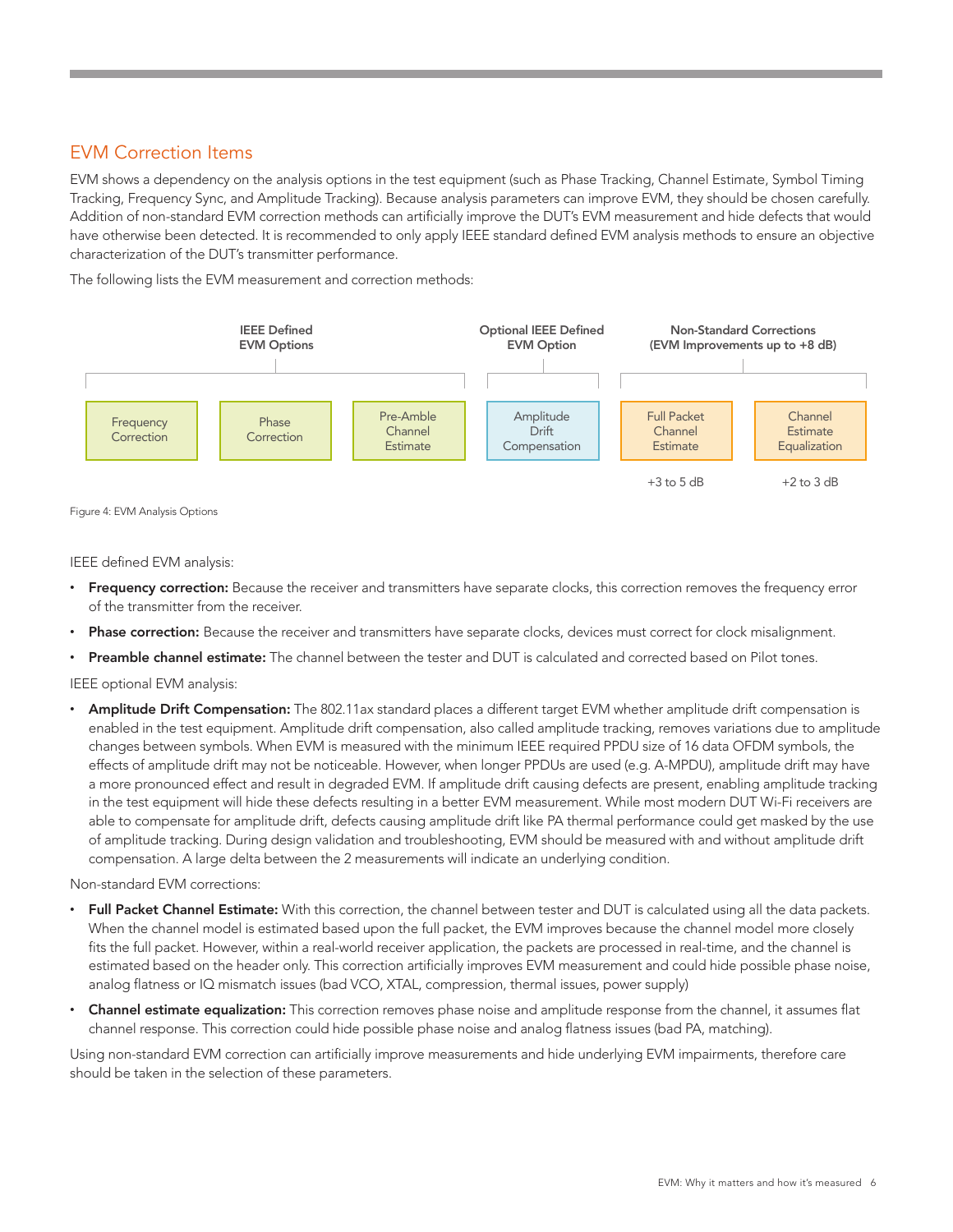## Test Equipment and Error Margin

As the requirements for the transmitter modulation accuracy rise, so do the requirements of the equipment necessary to test it. The DUT transmitter's EVM measurement requires the test equipment's own EVM floor to perform even better in order provide thea smallest possible measurement error.

For measuring the same DUT performance, a larger margin between DUT performance and the tester's EVM floor will result in a smaller measurement error.



Figure 5: Measurement error contributed by tester's EVM floor

As shown in Figure 5 above:

- 16dB margin between DUT's EVM and tester's EVM floor results in a 0.1dB error uncertainty to the measurement
- 6dB margin between DUT's EVM and tester's EVM floor results in a 1dB error uncertainty to the measurement
- 0dB margin between DUT's EVM and tester's EVM floor results in 3dB error uncertainty to the measurement

For high order modulations 1024-QAM or 4096-QAM, that require stringent transmitter accuracy, selecting test equipment with low EVM floor is critical, otherwise the error uncertainty contributed by the test equipment reduces the confidence in the final measurement. In extreme cases, where the tester's EVM floor equals that of the DUT, the measurement error is too large to determine if DUT meets the IEEE EVM requirements.

#### Key Takeaways

EVM provides a concise "one number" summary of the transmitter quality as it encapsulates a wide range of possible impairments on the transmitter chain. EVM is used during the design phase to characterize devices and uncover underlying sources of distortions. Because of its simplicity, it is also used in manufacturing to guarantee that transmitters will operate properly in real-world environments. However, it is important to understand that EVM is a calculated metric and numerous correction terms are possible that modify the measurement. The test equipment's EVM floor is an equally important factor that affects the accuracy of the measurement. LitePoint's IQxel family of testers provide best-in-class EVM performance to ensure high confidence in EVM measurements for the latest Wi-Fi generation.